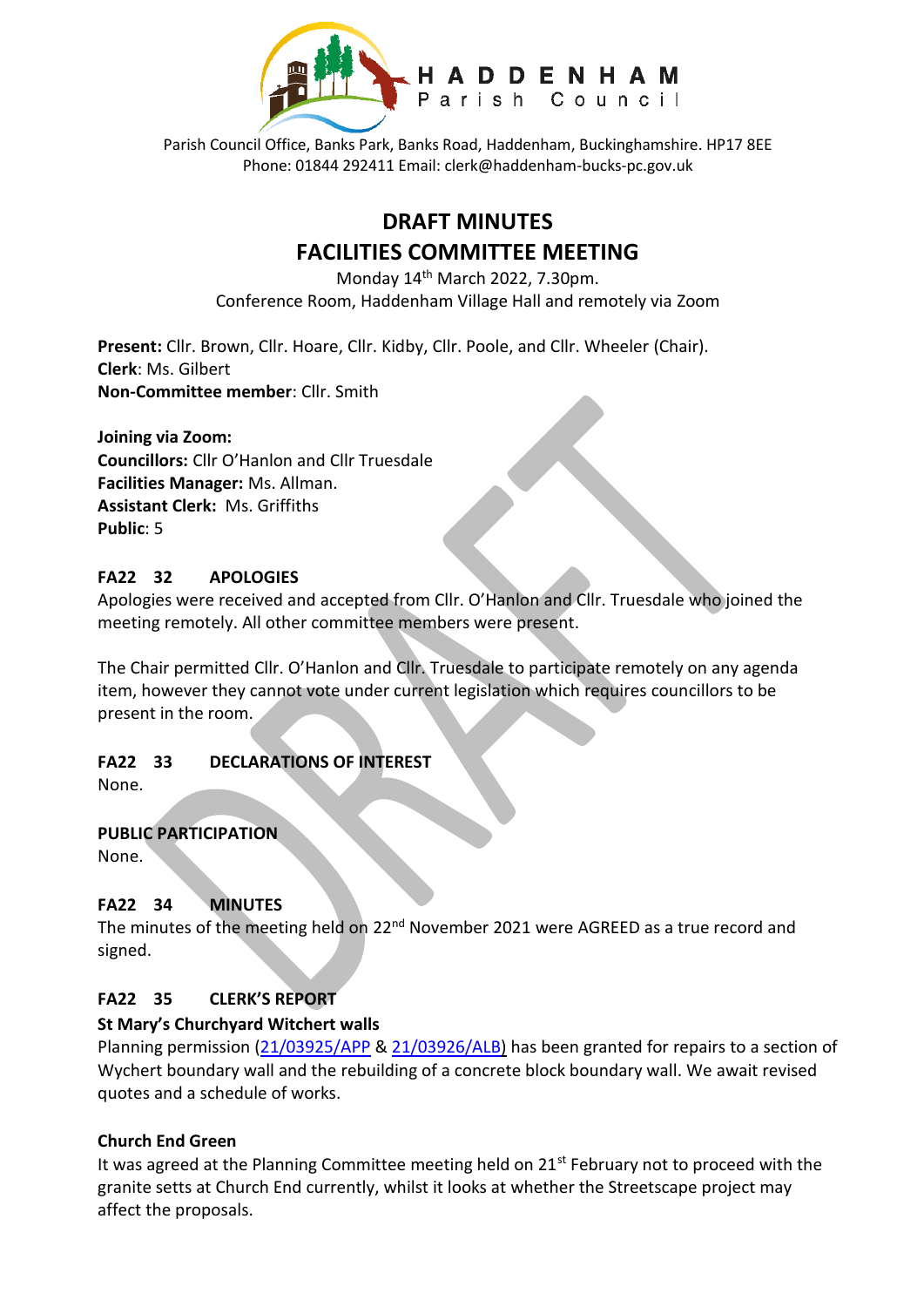## **Spring Grounds Maintenance- Tibbs Road and Woodways football pitches**

The spring maintenance will be starting in March for Tibbs Road and Woodways sports pitches. Both sites will be vertidrained, fertilized, seeded and receive sand dressing (if necessary). Woodways will also require harrowing and rolling to make sure the cricket outfield is prepared properly after the football season. This work will be undertaken using our preferred supplier for football pitch maintenance in conjunction with Aspire starting the mowing season.

#### **reLeaf and Treescapes**

The Treescape project has already commenced with Buckinghamshire Council coordinating the planting of trees in the highway verges.

The scheduled planting of trees and hedges at Woodways and Sheerstock Footpath will begin on the 28<sup>th</sup> March, weather permitting. Aspire will be responsible for the ongoing watering. Dandara has agreed that reLeaf can plant some hawthorn hedging alongside the Churchway footpath that has been tarmacked by Dandara.

# **FA22 36 GROUNDS MAINTENANCE**

- (i) The monthly reports from Aspire were received. It was noted that the Parish Council staff have increasingly experienced difficulties with requests to Aspire for works that are in the contract. The Aspire Contract Manager is requesting extra payment for tasks that are clearly defined in the contract, so these remain outstanding. These issues will be discussed at the next Contract meeting with the Contract Manager.
- (ii) The quotes for Green Lane Maintenance were reviewed and it was AGREED to accept Mark Nicholson's quote of £3,000 + VAT.
- (iii) It was AGREED to enter the Best Kept Village Competition 2022, which requires a £25 entry fee.

# **FA22 37 PONDS**

- (i) The results of the lab testing of the silt at Church End Pond were received. It was noted that the waste is non-hazardous but has a raised level of carbon and some other chemicals. The test results suggest it may be suitable for depositing on open land, which would be more economical.
- (ii) The Facilities Manager has spoken to someone from the waste department of the Environment Agency and there may be a small amount of paperwork to be completed if the Council seeks to deposit the silt on open land but it may be possible to do this without obtaining a specialist license as the Parish Council is waste registered.
- (iii) It was AGREED to go out to tender for quotes for removing the silt and depositing it on nearby open land. This can be compared with the quotes received for depositing the silt in landfill.

# **FA22 38 TREE WORK**

- (i) It was noted that some trees were lost during recent storms and emergency work has been carried out to remove debris. Due to the recent storm damage some of our scheduled works have been delayed, including the removal of self-seeded trees on the school path (Woodways) and the dead Lime on the Allotment boundary.
- (ii) It was AGREED to DELEGATE to the Clerk a budget of £1,000 from the tree reserve to replace trees lost in the storms.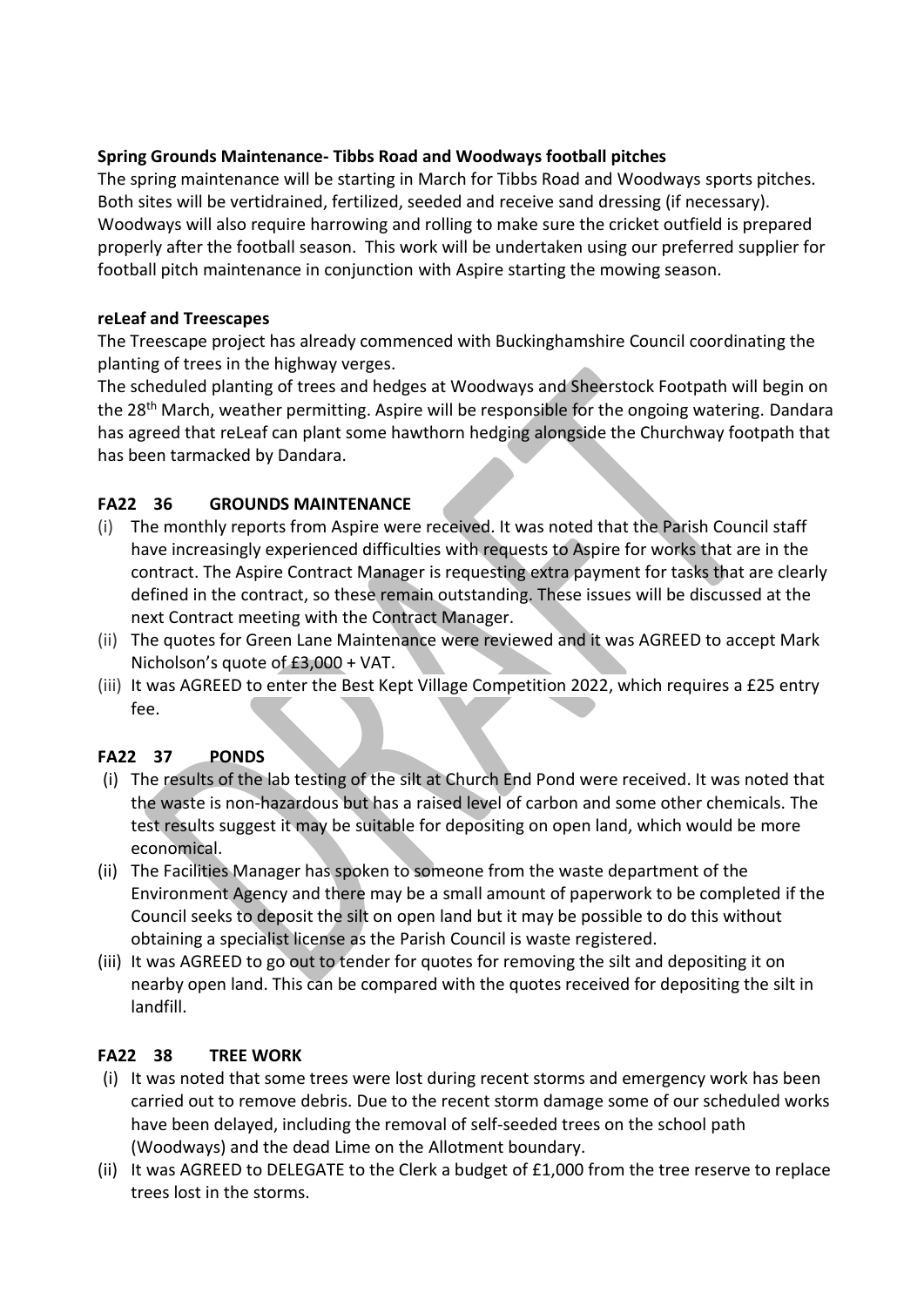(iii) It was AGREED to accept the quote from Ligna Consultancy Ltd for the Tree Condition Survey at £1,098 and an additional £90 for an eco-survey to review the mix of trees.

# **FA22 39 PLAYGROUNDS**

It was AGREED to accept the quote from ARD for quarterly playground inspections at £250 per quarter for all playgrounds currently maintained by the Parish Council.

## **FA22 40 WORKSHOP REFURBISHMENT**

The following works to improve the workshop and surrounds were considered:

- (i) Quotes for the external painting were reviewed and it was AGREED to accept the quote from Mike's Home and Property Improvements of £752.
- (ii) A company will be employed to remove and dispose various accumulated items including some old equipment and fly tipped waste.
- (iii) It was AGREED to accept the quote of £300 from Samson, the original company that installed the electronic doors, to investigate the fault and complete any minor repairs.

# **FA22 41 STREETLIGHT JOINTING**

The quotes for streetlight jointing were reviewed and it was AGREED to appoint e-on as the preferred contractor to carry out the connection of new streetlight columns.

# **FA22 42 CCTV**

A report following vandalism at Banks Park was received and it was AGREED to look into the most effective way of dealing with crime within the village.

# **FA22 43 [HEDGEHOG HIGHWAYS](https://hedgehogsrus.co.uk/hedgehog-highway-project)**

It was AGREED to purchase a box of Hedgehog Highway surrounds and information leaflets for the use of Haddenham residents at £157.50 for 50.

# **FA22 44 SPORTS FACILITIES COMMITTEE**

- (i) The draft minutes of the meeting held on 25<sup>th</sup> January 2022 were noted.
- (ii) The quotes received to date for the management of legionnaires at Woodways pavilion were noted and it was AGREED to DELEGATE to the Clerk and Deputy Clerk to review and accept a quote once the final quote has been received.
- (iii) It was noted that quotes for improvements to the kitchen at Woodways pavilion had been difficult to come by.

# **FA22 45 COMMUNITY ORCHARD COMMITTEE**

The draft minutes of the meeting held on 3<sup>rd</sup> February 2022 were noted. Quotes have been requested for the inclusive access project at the Orchard which will include a new access gate, pathway and raised beds. Once the quotes have been received the committee will seek approval to submit an application to the Community Board for funding.

# **FA22 46 ALLOTMENTS COMMITTEE**

The draft minutes of the meeting held on 9<sup>th</sup> March 2022 were noted. A new member was coopted to the committee. Changes to the plot holder agreements were agreed and 12 months' notice will go out to existing plot holders shortly. An update was provided on the proposed